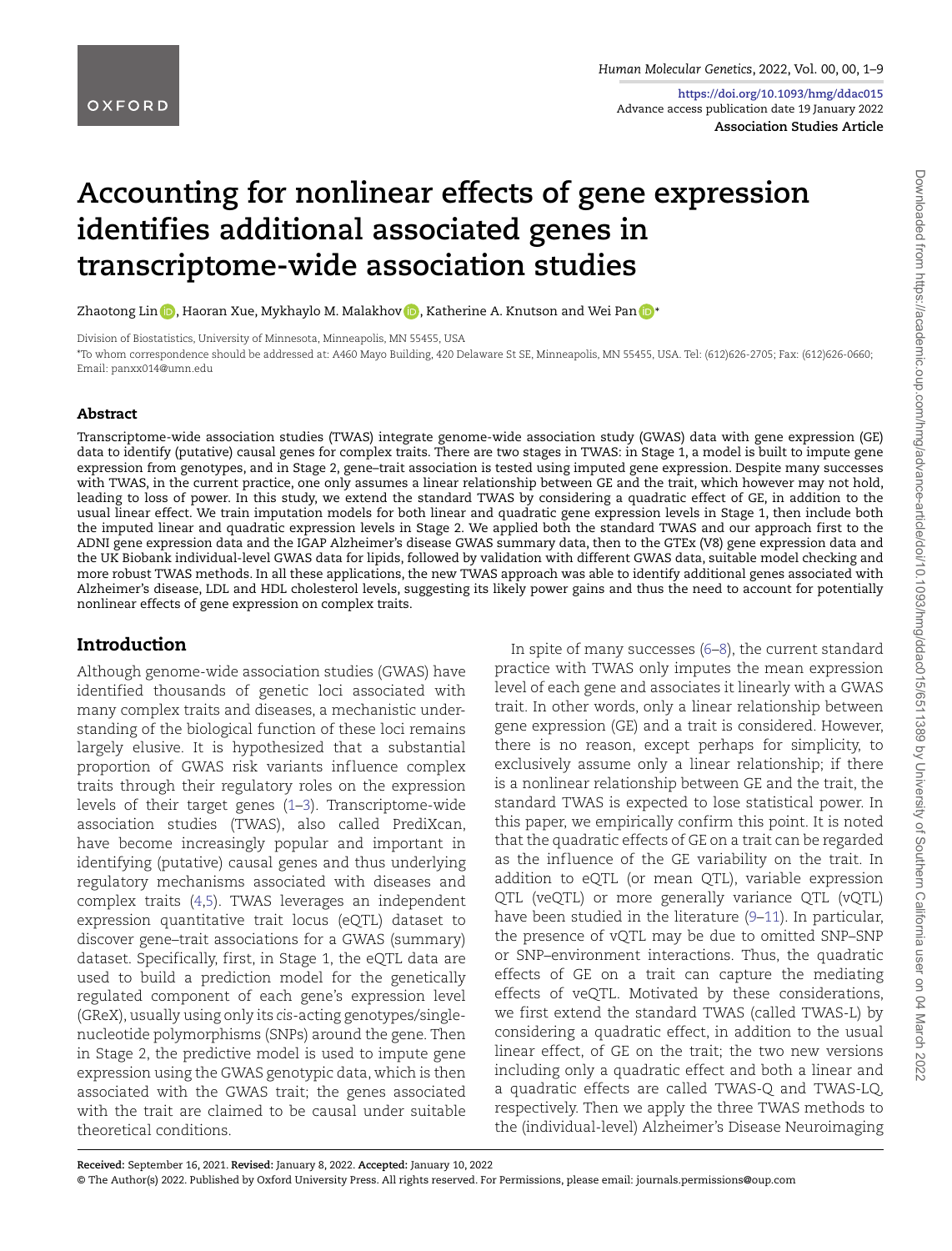Initiative (ADNI) eQTL data and the International Genomics of Alzheimer's Project (IGAP) Alzheimer's disease (AD) GWAS (summary) data, and the (individuallevel) genotype-tissue expression (GTEx) v8 eQTL data and UK Biobank (UKB) GWAS data for lipids, showcasing that the extended TWAS identified additional genes associated with AD, low-density lipoprotein (LDL) and high-density lipoprotein (HDL) cholesterol levels. These results were confirmed by (partial) validation with different GWAS data, suitable model checking and application of some more robust TWAS methods. Given the increasing importance of TWAS and its standard approach being applied, our findings suggest great potential with the application of our simple TWAS extension in practice.

#### **Results**

#### **TWAS-LQ identified additional genes associated with AD**

We applied the standard TWAS-L and its two new extensions, TWAS-Q and TWAS-LQ, to the discovery sample with the ADNI GE data in Stage 1 and the IGAP GWAS summary data in Stage 2. We used the common SNPs present in both the ADNI data and IGAP data to fit the GE imputation models in Stage 1. To avoid weak IV bias, we applied TWAS-L and TWAS-Q to the genes that had their F-statistics *>*10 in Stage 1 model Eqs. ([1\)](#page-5-0) and [\(2](#page-5-1)), respectively. We applied TWAS-LQ to the genes with an F-statistic *>*10 in either Eq. [\(1](#page-5-0)) or ([2\)](#page-5-1). For TWAS-L and TWAS-Q, we further removed the genes with only one SNP imputing GE and GE<sup>2</sup>, respectively, and for TWAS-LQ, we kept the genes with more than one SNP for both GE and GE2. After screening in Stage 1, we had 1278, 235 and 1279 genes left in Stage 2 for TWAS-L, TWAS-Q and TWAS-LQ, respectively. We identified significant genes on the basis of the corresponding Bonferroni-adjusted *P*values.

[Table 1](#page-2-0) shows the significant genes identified by at least one of the three methods with the discovery sample. After the Bonferroni adjustment, TWAS-L, TWAS-Q and TWAS-LQ identified two, one and four genes, respectively. In particular, genes *HLA-DQA1* and *HLA-DQB1* were missed by the standard TWAS-L but identified by the new methods TWAS-Q and/or TWAS-LQ; *HLA-DQA1* and *HLA-DQB1* genes are part of the human leukocyte antigen (HLA) complex. They both belong to a group of major histocompatibility complex (MHC) genes called MHC class II, which play an important role in immune system. Their contributions to AD risk have been previously discussed in the literature [\(12](#page-7-5)–[16](#page-7-6)). For example, a genome-wide pathway analysis has suggested that both *HLA-DQA1* and *HLA-DQB1* were associated with AD risk ([15\)](#page-7-7). Fine mapping of HLA region including *HLA-DQA1* and *HLA-DQB1* also suggested a central role of these two genes in late-onset AD ([12,](#page-7-5)[14\)](#page-7-8).

<span id="page-1-3"></span><span id="page-1-1"></span><span id="page-1-0"></span>We applied the same analysis pipeline as aforementioned to the validation data with the ADNI GE data

in Stage 1 and Jansen's GWAS summary data in Stage 2 to (partially) validate the findings from the discovery sample. We focused on the four significant genes i.e. two genes identified by TWAS-L, one gene by TWAS-Q and four genes by TWAS-LQ, and used the corresponding Bonferroni adjustment for each method. As shown in [Table 1](#page-2-0), all the previously significant genes were confirmed by the validation data.

We also performed the analysis on other genes with [the validation data. The results are given in the](https://academic.oup.com/hmg/article-lookup/doi/10.1093/hmg/ddac015#supplementary-data) Supplementary Material.

#### **TWAS-LQ identified additional genes associated with lipids**

We applied TWAS-L, TWAS-Q and TWAS-LQ using the GTEx whole blood GE data in Stage 1 and UKB LDL and HDL GWAS data in Stage 2. As before, we used the common SNPs present in both the GTEx and UKB data to train Stage 1 models, and we screened out the genes with possible weak IV issues using the F-statistic threshold *>*10 in Stage 1 and excluded the genes with only one SNP. After screening, there were 4685, 161, 3815 genes left in Stage 2 for TWAS-L, TWAS-Q and TWAS-LQ, respectively. The results using different screening criteria are shown in [Supplementary Material.](https://academic.oup.com/hmg/article-lookup/doi/10.1093/hmg/ddac015#supplementary-data)

[Figure 1](#page-2-1) shows the numbers of the significant genes identified by the three TWAS methods for HDL (left) and LDL (right). TWAS-LQ identified 67 (out of 3815) genes, TWAS-L identified 87 (out of 4685) genes and TWAS-Q only identified 4 (out of 161) genes associated with HDL. Although the standard TWAS-L identified the largest number of the significant genes, it is noted that TWAS-Q and TWAS-LQ identified many additional genes other than the ones by TWAS-L, which may bring in some new insights. For example, there were 15 significant genes associated with HDL only identified by TWAS-LQ, and one was uniquely identified by TWAS-Q. In particular, two genes, *CDK2AP1* and *SPDYC*, were identified by TWAS-LQ and TWAS-Q, but not by TWAS-L. *CDK2AP1* has been shown to interact with cyclin-dependent kinase 2 (*CDK2*) [\(17](#page-7-9)) and *SPDYC* was also found to be an activator of *CDK2* [\(18](#page-7-10)), whereas *CDK2* plays a critical role in cell cycle progression, and it is related to many liver diseases, such as hepatocellular carcinoma (HCC) and liver cancer [\(19](#page-7-11)[,20](#page-7-12)). It is also noted that, among the 37 genes only identified by TWAS-L, 31 were not in the analysis by TWAS-LQ (because there was no SNP left in imputing quadratic GE). For LDL, again TWAS-Q and TWAS-LQ could identify some additional genes, and TWAS-LQ identified most genes among the three methods.

<span id="page-1-7"></span><span id="page-1-6"></span><span id="page-1-5"></span><span id="page-1-4"></span><span id="page-1-2"></span>We further examined the unique genes identified by TWAS-Q (but not by TWAS-L and TWAS-LQ). For HDL it was gene *RHD*. Its *P*-values from the three methods were actually close at 4.95e-05, 3.92e-05 and 2.12e-04 for TWAS-L, TWAS-Q and TWAS-LQ, respectively. Because of the different numbers of the genes being tested and thus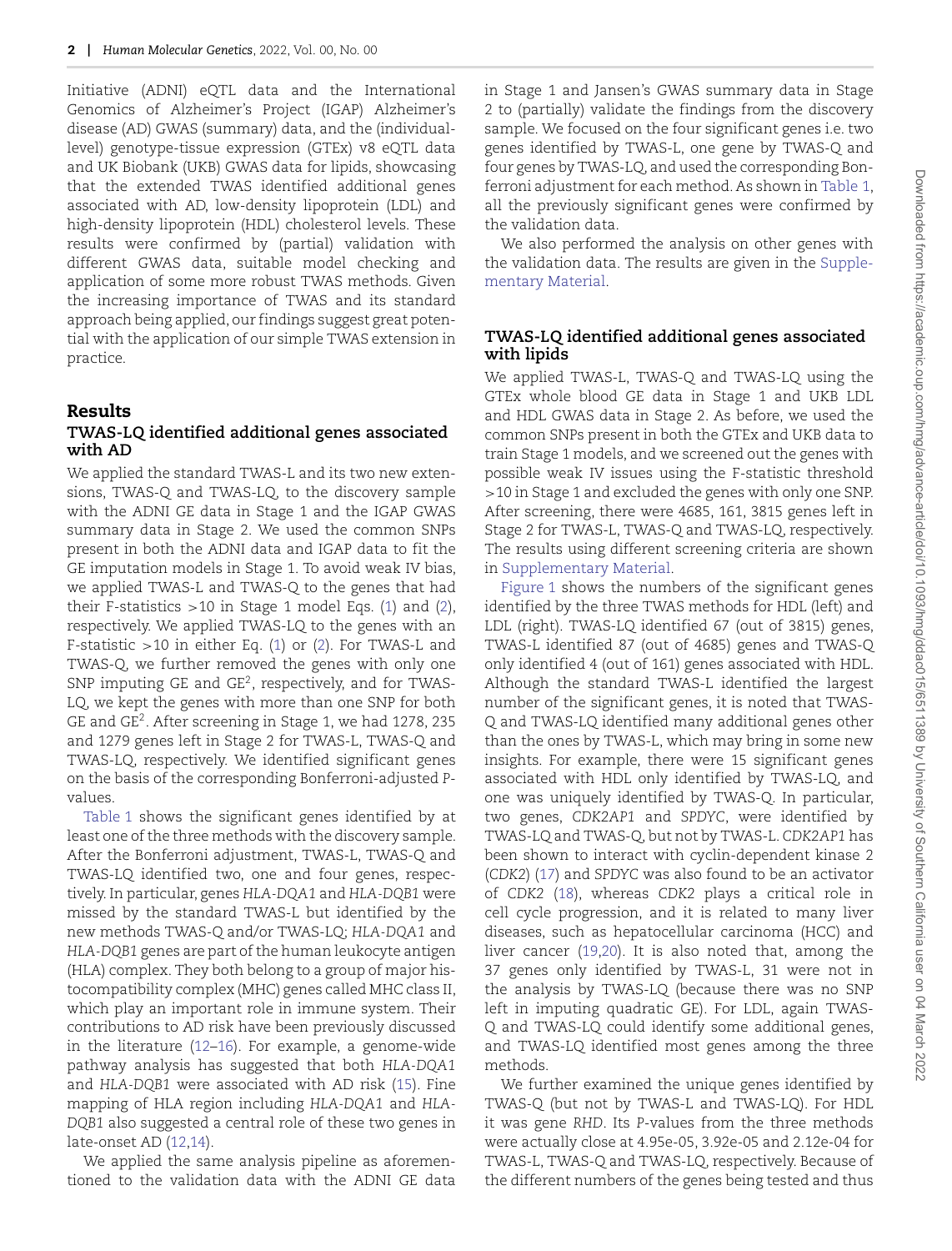<span id="page-2-0"></span>**Table 1.** *P*-values of four significant genes associated with AD from the discovery (or validation) data are outside (or inside) parentheses

| Gene     | chr | P-values in Stage 2 |                     |                     |
|----------|-----|---------------------|---------------------|---------------------|
|          |     | TWAS-L              | TWAS-O              | TWAS-LQ             |
| HLA-DOA1 | 6   | 2.45e-01            | 4.27e-01            | 2.09e-09 (1.34e-05) |
| HLA-DOB1 | 6   | 1.05e-03            | 8.45e-06 (6.26e-10) | 2.73e-05 (4.93e-09) |
| HLA-DRB5 | 6   | 4.43e-06 (1.21e-03) | 2.41e-04            | 8.12e-08 (1.67e-08) |
| MS4A6A   | 11  | 2.65e-11 (5.75e-12) | 1.68e-06            | 9.22e-11 (4.73e-11) |

The significant *P*-values (after the Bonferroni adjustment) are bold faced.



<span id="page-2-1"></span>**Figure 1.** Venn diagrams for the significant genes for HDL (left) or LDL (right) identified by TWAS-L, TWAS-Q and TWAS-LQ. The numbers of the significant genes using the discovery (UKB) or validation (GLGC) GWAS data are shown outside or inside parentheses, respectively.



We used the GTEx GE data in Stage 1 and the Global Lipids Genetics Consortium (GLGC) lipid GWAS summary data in Stage 2 to validate the previous findings. For HDL, there were 87 genes identified by TWAS-L, 4 genes by TWAS-Q and 67 genes by TWAS-LQ. After we refitted the Stage 1 model, there were a few with only one SNP; after removing these genes, we had 85, 4 and 61 genes left for TWAS-L, TWAS-Q and TWAS-LQ, respectively. Similarly, for LDL, there were 50, 5 and 54 genes left for the three methods, respectively. We used the corresponding Bonferroni adjustments to identify significant genes with the validation data. [Figure 1](#page-2-1) compares the numbers of the significant genes from the discovery and validation data. Most of the significant genes were confirmed, including in particular the two genes associated with HDL (*CDK2AP1* and *SPDYC*) uniquely identified by TWAS-LQ and TWAS-Q.



<span id="page-2-2"></span>**Figure 2.** Venn diagrams for the significant genes for HDL (left) or LDL (right) after surviving the TEDE tests (i.e. without evidence for horizontal pleiotropy).

## **Model checking**

As shown before, TWAS-LQ identified some additional genes. However, it is possible that some of the significant genes were due to horizontal pleiotropy of the SNPs being used, especially given that TWAS-LQ used more SNPs than the other two methods to impute both linear and quadratic GE levels. Thus, we applied the TEsting Direct Effects (TEDE) test on the significant genes identified by TWAS-L, TWAS-Q and TWAS-LQ to detect possible horizontal pleiotropy with the GTEx and UKB lipids GWAS data. Specifically, we used the score test with a modified covariance estimate [\(21](#page-7-13)); the details are given in the [Supplementary Material.](https://academic.oup.com/hmg/article-lookup/doi/10.1093/hmg/ddac015#supplementary-data) We used the Bonferroni correction for the TEDE tests as well. For example, TWAS-L identified 87 significant genes associated with HDL, we then applied the TEDE test to these 87 genes; we claimed that there was evidence for pleiotropy of a gene's SNPs (being used to impute its expression) if the TEDE test gave a *P*-value *<* 0*.*05/87.

<span id="page-2-3"></span>[Figure 2](#page-2-2) shows the numbers of the significant genes without pleiotropy and identified by the three TWAS methods for HDL (left) and LDL (right). We can see that after excluding the genes with possible pleiotropic SNP effects, TWAS-Q and TWAS-LQ together identified 17 and 19 additional genes missed by TWAS-L for HDL and LDL, respectively. Again, this demonstrates that incorporating imputed quadratic GE could detect additional associated genes.

## **Robust TWAS accounting for horizontal pleiotropy**

We applied the more robust linear mixed-effects (LME) model-based TWAS-L-LME, TWASQ-LME and TWAS-LQ-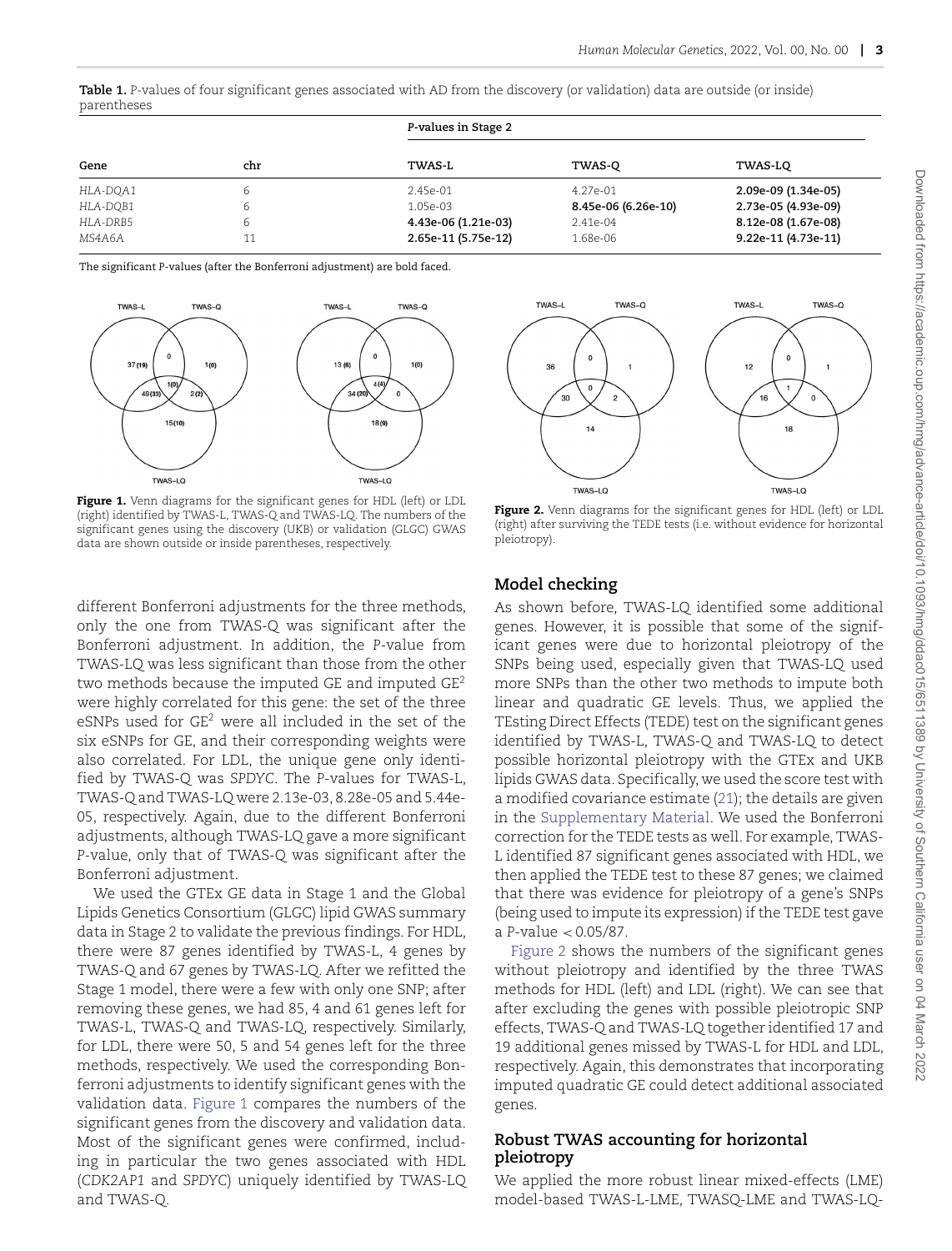

<span id="page-3-0"></span>**Figure 3.** Venn diagrams for the significant genes for HDL (left) or LDL (right) identified by TWAS-L-LME, TWAS-Q-LME and TWAS-LQ-LME.

LME, as the counterparts of TWAS-L, TWAS-Q and TWAS-LQ, to take account of possible horizontal pleiotropy. [Figure 3](#page-3-0) shows the numbers of the significant genes by the three LME-based TWAS methods for HDL (left) and LDL (right) when applied to the GTEx eQTL and UKB lipids GWAS data. Although TWAS-Q-LME did not identify any significant genes associated with HDL or LDL, TWAS-LQ-LME still identified some additional genes missed by TWAS-L-LME. For example, as shown in the right of [Figure 3](#page-3-0), there were eight genes associated with LDL uniquely identified by TWAS-LQ-LME, including, for instance, *ITIH4*, which was found to be the most characteristic protein corresponding with nonalcoholic fatty liver disease (NAFLD) progression and HCC development in the NAFLD pigs in an HCC pig model study. A human serum samples analysis supported this observation ([22\)](#page-7-14).

Similar results were obtained with the three corresponding LME0 methods under the assumption of balanced pleiotropy, instead of directional pleiotropy with [the above LME methods, as shown in the](https://academic.oup.com/hmg/article-lookup/doi/10.1093/hmg/ddac015#supplementary-data) Supplementary Material.

#### **Other results**

<span id="page-3-2"></span>The Q–Q plots of the various methods for the real data analyses are shown in the [Supplementary Material.](https://academic.oup.com/hmg/article-lookup/doi/10.1093/hmg/ddac015#supplementary-data) In general, the Q–Q plots for TWAS-L and TWAS-LQ were similar, showing the enrichment of significant genes, whereas their LME counterparts showed less enrichment. There are several possible reasons for the enrichment of significant genes. First, accordingly to the omnigenic model [\(23](#page-7-15)), there are indeed many genes associated with a complex trait such as HDL and LDL. Second, the imputed expression levels of physically nearby or co-expressed genes are correlated due to their shared eQTLs and/or co-expression, leading to inf lated statistical significance of some genes ([24\)](#page-7-16). In addition, the non-independence of some genes' imputed expression levels and thus of their *P*-values violated the independence assumption in an Q–Q plot. Third, there is possible population structure in GWAS data. As a reviewer suggested, we performed analysis of the UKB individual-level data after adjusting for top genetic principal components to check whether such enrichment was due to population stratification. The results (shown in the [Supplementary Material\)](https://academic.oup.com/hmg/article-lookup/doi/10.1093/hmg/ddac015#supplementary-data) were similar to those

presenting here. Finally, in each Q–Q plot, only a selected subset of the genes with their expression levels better imputed (i.e. surviving the screening procedure in stage 1 with large F-statistics) were included, hence any enrichment was only over this subset of the genes.

As shown in the [Supplementary Material,](https://academic.oup.com/hmg/article-lookup/doi/10.1093/hmg/ddac015#supplementary-data) we also did a simulation study to confirm that the proposed new TWAS methods could control type I errors satisfactorily. In addition, as expected, TWASL, TWAS-Q and TWAS-LQ were most powerful under the alternative hypotheses of a gene's expression having only a linear effect, only a quadratic effect and both a linear and a quadratic effects on the trait, respectively. Furthermore, as a more general omnibus test, TWAS-LQ could maintain high power across all the three scenarios, whereas the other two could lose substantial power in some cases.

## **Discussion**

<span id="page-3-1"></span>In this study, we have explored possibly a quadratic relationship between GE and complex diseases/traits, going beyond the current practice of considering only a linear relationship in the standard TWAS. We implemented two extensions of the standard TWAS by incorporating a term of imputed squared gene expression  $(GE<sup>2</sup>)$ , with or without the usual linear term, in the Stage 2 model of TWAS. We applied the extended TWAS methods, TWAS-Q and TWAS-LQ, to the ADNI eQTL data and the IGAP AD GWAS summary data, uncovering two genes that would be missed by the standard TWAS (TWAS-L). These two genes, namely *HLA-DQA1* and *HLA-DQB1*, have been shown to be associated with AD risk through a fine mapping study of the HLA locus [\(12](#page-7-5)). We also applied the methods to the GTEx eQTL data and UKB individuallevel GWAS data for lipids. We observed a similar pattern that TWAS-Q and especially TWAS-LQ were able to identify a number of additional genes missed by TWAS-L, even after excluding those with potential pleiotropic SNPs as detected by model checking, or after accounting for pleiotropic effects in more robust LME-based TWAS methods. We also validated the findings using different AD and lipids GWAS data. These results suggest that there could be nonlinear relationships between GE and common diseases or complex traits, and accounting for nonlinear effects in TWAS would boost statistical power for new discovery that could give new insights into the underlying causal mechanism. Another example of possible application is to help increase the estimated heritability mediated through GE, which was previously estimated through only linear effects of GE and was suspected to be under estimated ([25\)](#page-7-17).

<span id="page-3-7"></span><span id="page-3-6"></span><span id="page-3-5"></span><span id="page-3-4"></span><span id="page-3-3"></span>Although there is a large literature on nonlinear or nonadditive effects of genotypes from large-scale studies of model organisms ([26,](#page-7-18)[27\)](#page-7-19), such evidence is known to be much harder to find in human studies, likely due to lack of power. Nevertheless, thanks to the increasing sample size, there is an emerging literature of human studies supporting nonlinear or nonconstant effects of genotypes on complex traits/diseases ([28\)](#page-7-20), in particular,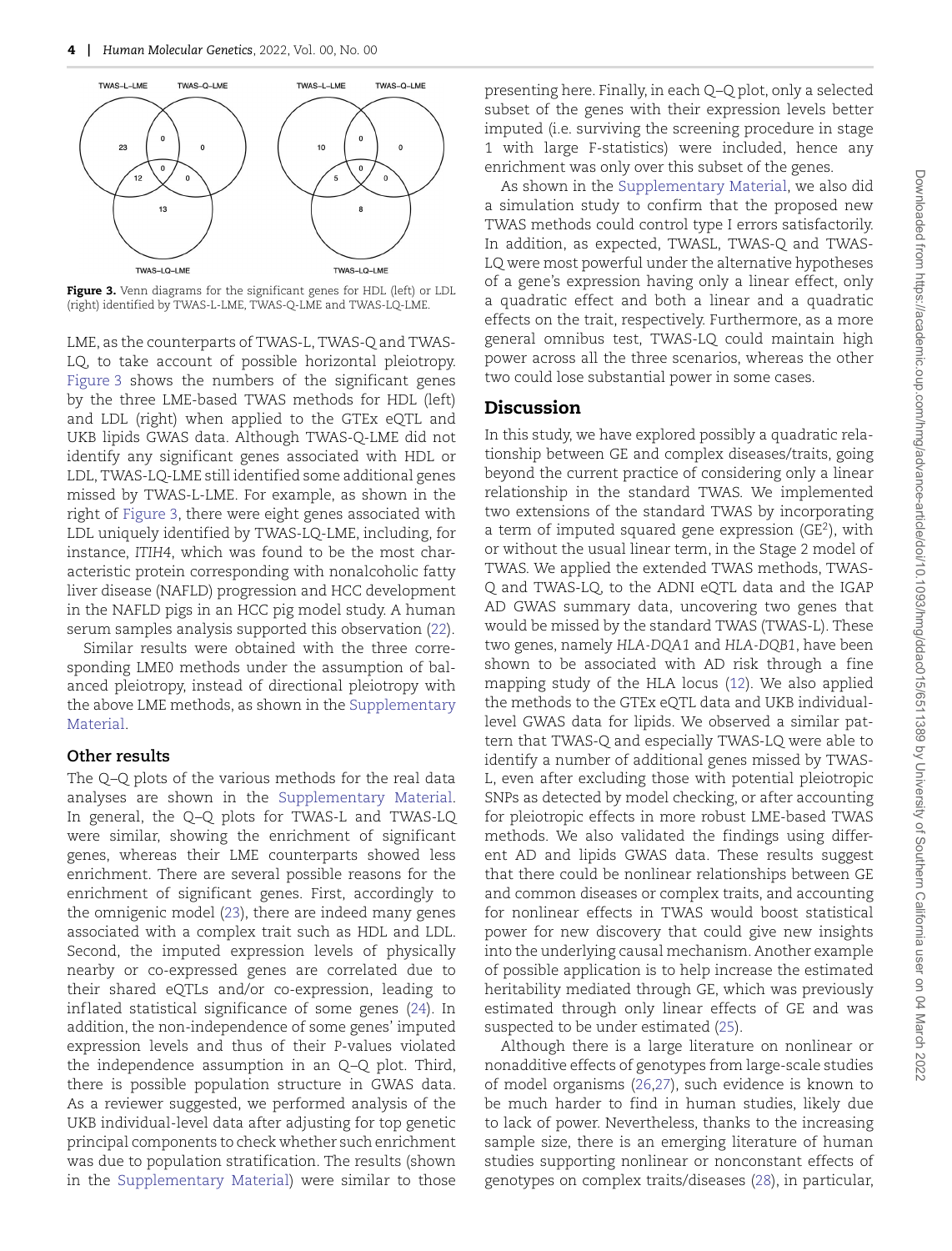<span id="page-4-1"></span><span id="page-4-0"></span>of nonlinear effects of ApoE on cognitive decline and AD risk [\(29](#page-7-21)). Perhaps even more surprisingly and thus more convincingly, the nonlinear effects of SNPs on GE in Stage 1 of TWAS were detected and a nonlinear machine learning method, random forest, for some genes performed better than linear model-based methods (e.g. Lasso) in predicting/imputing GE, as reported by Grinberg and Wallace [\(30](#page-7-22)). Similarly, although elastic net penalized linear regression is widely used e.g. in PrediXcan (nonlinear), random forest could sometimes outperform elastic net penalized linear regression in imputing/predicting GE in Stage 1 of TWAS/PrediXcan, as reported in Okoro *et al* ([31\)](#page-7-23). However, these results on nonlinear effects of genotypes on GE or traits are different from what we study here: nonlinear effects of genetically regulated components of GE on complex traits. To our best knowledge, we are not aware of any other study on nonlinear effects of GE on a trait in the context of TWAS, which is the main point of this paper.

<span id="page-4-2"></span>There are a few limitations of this study. First, to impute nonlinear GE levels in Stage 1 of TWAS, we require the availability of individual-level eQTL data, whereas the standard TWAS-L could be implemented using eQTL summary data or even some pretrained Stage 1 model as available on the FUSION website ([4\)](#page-6-2). However, it is noted that, if eQTL summary data for quadratic GE are offered and available, our methods can be directly applied to such eQTL summary data and GWAS summary data. The computational time of TWAS-LQ is almost the same as that of TWAS-L. Second, we used a simple backward variable selection scheme to fit a Stage 1 regression model, whereas other possibly more efficient methods such as elastic net penalized linear regression, or a nonlinear method such as random forest, can be also applied and may further improve the performance. Third, we only studied the quadratic effect, though in theory there may be other functional forms of nonlinear effects, so other more sophisticated parametric or nonparametric models can be explored (though they will require the availability of individual-level GWAS data, in contrast to that of GWAS summary data required by our methods). Fourth, population structure in GWAS data may lead to false positives. With GWAS individuallevel data, one can adjust for population stratification using genetic principal components or mixed models, as we did with the UKB data. With GWAS summary data, we did not consider this issue because presumably suitable adjustments for population structure should have already been applied in published GWAS summary data. If needed, we may perform genomic control [\(32](#page-7-24)[,33](#page-7-25)) to adjust for population stratification with GWAS summary data, or treat population structure as a source of pleiotropy in TWAS or Mendelian randomization as in Hu *et al*. [\(34](#page-7-26)), which can be one of future research directions. Fifth, we only focused on TWAS with GE as the endophenotype; it is straightforward to apply the methods to other molecular traits such as methylation, proteomic and metabolomic QTL (xQTL) data to investigate possibly nonlinear relationships <span id="page-4-8"></span><span id="page-4-7"></span><span id="page-4-6"></span>between their genetic components and other complex traits/diseases. Similarly, our proposed methods can be applied in the context of Mendelian randomization as well [\(35](#page-7-27)). Sixth, as for the standard TWAS, we have considered the use of only one eQTL dataset from one tissue (or cell type), but it may be extended to multiple tissues following several existing approaches [\(36](#page-7-28)–[38\)](#page-8-0). Lastly, with the ever increasing availability of large (individual-level) eQTL/xQTL data and GWAS (summary) data, it is both convenient and important to conduct empirical studies on more GWAS traits to investigate how wide-spread are nonlinear effects, and their specific functional forms, of GE and other molecular/imaging endophenotypes on complex traits, which will advance our understanding of the genetic architecture for complex traits.

## **Materials and Methods**

**Data** *eQTL data*

## The ADNI GE data

The ADNI is a longitudinal multicenter study designed to develop clinical, imaging, genetic and biochemical biomarkers for the early detection and tracking of AD. To date the three phases of this study (ADNI-1, ADNI-GO and ADNI-2) have recruited over 1500 adults of ages 55– 90 to participate in the research, consisting of cognitively normal older individuals, those with early or late minor cognitive impairment (MCI), and those with AD.

<span id="page-4-9"></span>In this article, the ADNI data [\(39](#page-8-1)) were used in TWAS Stage 1, containing individuals' GE data, whole genome sequence (WGS) data and five covariates including age, gender, year of education, handedness and intracranial volume (ICV). After cleaning and merging, we had a sample size of 711. We first regressed (linear) GE on the five covariates, then used the residuals as the 'standardized' (linear) GE; the linear GE and its squared term (GE2) of 17 256 genes on the autosomes were used in the standard and extended TWAS. For each gene, we defined its *cis*-region by expanding 100 kb upstream and downstream its coding region (i.e. from its transcription start site (TSS) and transcription end site (TES)), respectively. We excluded SNPs with minor allele frequency (MAF)  $\leq$  0.05 or with missing values, or failing the Hardy–Weinberg equilibrium test (*P*-value ≤ 0*.*001). We then matched the SNPs with the IGAP GWAS summary statistics and pruned the SNPs to ensure that any of their pairwise Pearson's absolute correlations was no *>*0.8. Finally, if there were *>*50 SNPs left, we took the 50 SNPs with the largest absolute values of their marginal Pearson's correlations with GE as *I*1, and the 50 SNPs with the largest absolute values of correlations with GE2 as *I*<sup>2</sup> and used the SNPs in the union  $I_1 \cup I_2$  with no >100 SNPs being used in TWAS Stage 1.

## <span id="page-4-5"></span><span id="page-4-4"></span><span id="page-4-3"></span>The GTEx GE data

The GTEx project is a comprehensive public resource to study tissue-specific GE and regulation. Samples were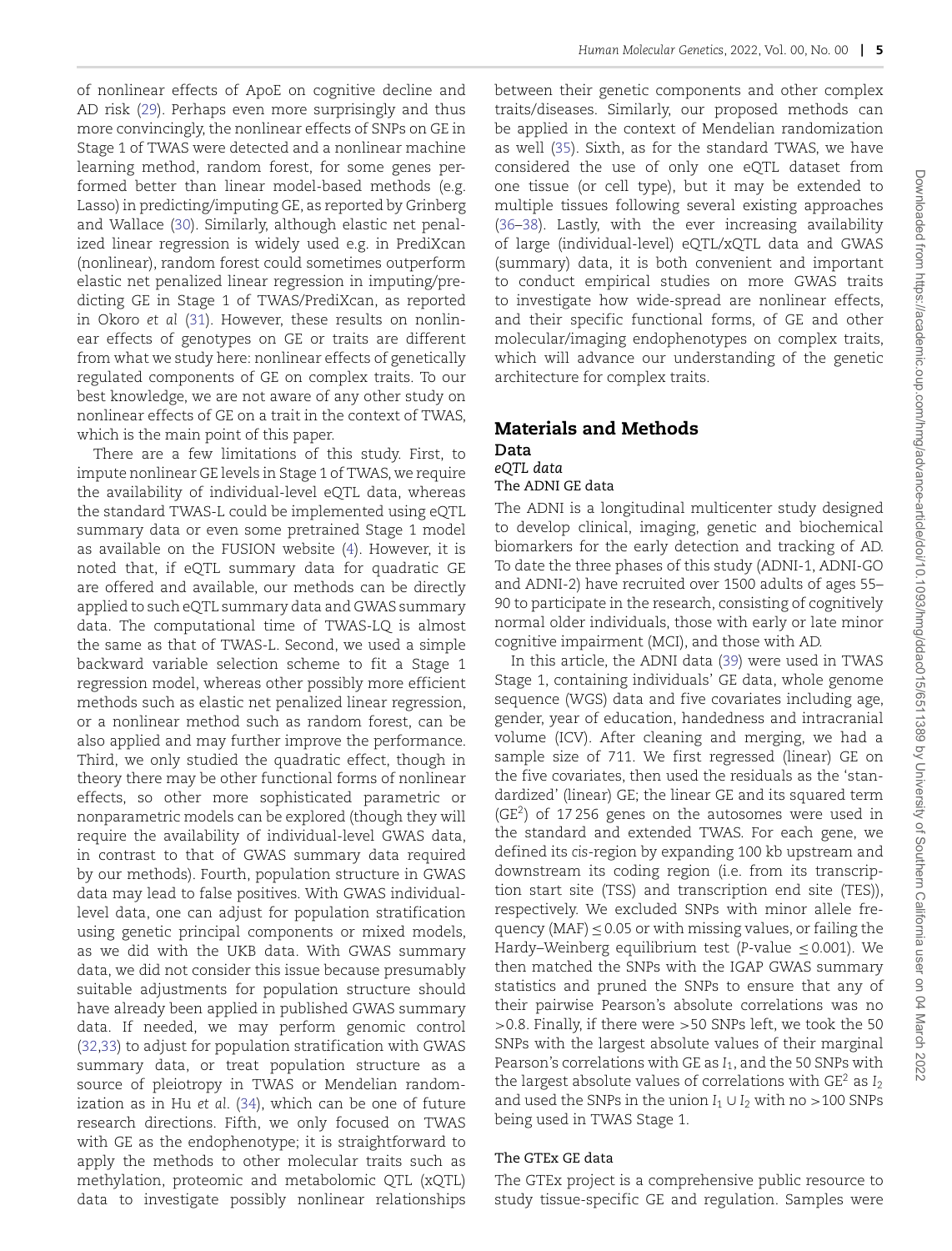collected from 54 nondiseased tissue sites across nearly 1000 individuals, primarily for molecular assays including GE by RNA-Seq and genotyping by WGS.

<span id="page-5-6"></span>We used the GTEx v8 whole blood data in TWAS Stage 1, including 670 individuals' GE data, WGS data and covariates (first 5 genotype PCs, WGS sequencing platform, WGS library construction protocol, donor sex and PEER factors) [\(40](#page-8-2)). The standardized (linear) GE and squared expression ( $GE^2$ ) of 19718 genes on the autosomes were used. The rest of the quality control procedures were similar to that for the ADNI data aforementioned except that we matched the GTEx SNPs with the UKB genotypic data.

#### *GWAS data*

#### The IGAP AD GWAS summary data

We used the imputed Stage 1 summary statistics (with imputation  $R^2 > 0.3$ ) with 17 008 cases and 37 154 controls generated by the IGAP Consortium [\(41](#page-8-3)) as the discovery sample for our TWAS Stage 2 analysis.

#### Jansen's AD GWAS summary data

<span id="page-5-8"></span>Jansen *et al*. [\(42](#page-8-4)) conducted a large genome-wide association study with 71 880 cases (defined either as clinically diagnosed AD or AD-by-proxy) and 383 378 controls, including the IGAP data.We used this dataset for (partial) validation of the findings from the IGAP GWAS dataset.

#### The UKB (individual-level) GWAS data

The UKB is a large-scale prospective cohort study with phenotypic and genetic data on about 500 000 subjects. We used the data from the individuals who were selfreported white British and did not have any (close) relatives among the set of the genotyped individuals.We took LDL and HDL cholesterol levels as the traits of interest. The number of SNPs is around 800 000. We used the UKB data as the discovery sample.

#### The GLGC lipid GWAS summary data

<span id="page-5-9"></span>We used the HDL and LDL GWAS summary statistics generated by the GLGC ([43\)](#page-8-5) as the validation data for the findings from the UKB individual-level GWAS data. The number of SNPs is around 2 450 000.

## **Methods: TWAS and Extensions GE imputation models**

In Stage 1 of TWAS, we need to build a predictive model for GE. To incorporate quadratic effects of GE on a trait, in addition to the (linear) GE, we need to impute the  $GE<sup>2</sup>$ level as well. If there are covariates, we may need to first regress out their effects: for each gene, we regress the observed GE (and  $GE^2$ ) on the covariates, then take the residuals as the adjusted GE (and  $GE^2$ ) to be used. Next, for each gene with (adjusted) GE level *X*, we fit the following linear models

$$
\mathbf{X}^2 = \mathbf{Z}\boldsymbol{\beta}_2 + \boldsymbol{\epsilon}_2,\tag{2}
$$

<span id="page-5-1"></span>where *Z* is the genotype matrix of the *cis*-SNPs for this gene. We estimated the regression coefficients  $\beta_1$  and  $\beta_2$ using backward step-wise variable regression with the AIC for variable selection, though other methods (such as elastic net penalized regression) can be equally applied.

To avoid biases due to weak instrumental variables (IVs) (while ensuring that 1 of the 3 valid IV assumptions holds; that is, an IV is associated with GE or  $GE^2$ ), we performed the F-test on each gene in Stage 1; only those genes with their F-statistics *>*10 were retained for Stage 2 analysis as to be described next.

## **Standard TWAS (TWAS-L) and extensions (TWAS-Q and TWAS-LQ)**

<span id="page-5-7"></span><span id="page-5-3"></span>In Stage 2 of TWAS, for a given gene, we may consider three linear models:

<span id="page-5-2"></span>
$$
Y = \theta_L \hat{X} + e,\tag{3}
$$

$$
Y = \theta_{Q}\hat{X}^{2} + e,
$$
 (4)

$$
Y = \theta_{LQ,1}\hat{X} + \theta_{LQ,2}\hat{X}^2 + e,\tag{5}
$$

<span id="page-5-4"></span>where *Y* is the vector of GWAS trait, *X*ˆ and *X*ˆ<sup>2</sup> are vectors of imputed (mean or linear) GE and imputed GE<sup>2</sup> levels, respectively, and *e* is the vector of normal noises with mean 0. We call model Eq. ([3\)](#page-5-2) TWAS-L, Eq. ([4\)](#page-5-3) TWAS-Q and Eq. ([5\)](#page-5-4) TWAS-LQ for their modeling only linear, only quadratic and both linear and quadratic effects of GE on the trait, respectively. TWAS-L is the standard TWAS that has been exclusively used in practice.

With only GWAS summary data (i.e. no individual-level genotypic data) in Stage 2, as usual, we need a reference panel for genotypic data along with a pretrained Stage 1 model (i.e. with  $\pmb{\beta}_1$  and  $\pmb{\beta}_2$ ); then we perform the F-tests to obtain the *P*-values in the above three models with the corresponding null and alternative hypotheses: (i) *H*0*,L*:  $\theta$ <sup>*L*</sup> = 0 versus  $\theta$ <sup>*L*</sup>  $\neq$  0; (ii) *H*0*,Q*:  $\theta$ *Q* = 0 versus  $\theta$ *Q*  $\neq$  0 ; and  $(iii)$   $HO, LQ: (\theta LQ, 1, \theta LQ, 2) = (0, 0)$  versus  $(\theta LQ, 1, \theta LQ, 2) \neq (0, 0),$ for TWAS-L, TWAS-Q and TWAS-LQ, respectively. Details are given in the [Supplementary Material.](https://academic.oup.com/hmg/article-lookup/doi/10.1093/hmg/ddac015#supplementary-data)

#### **Model checking and robust TWAS**

We also performed model checking for TWAS via the TEDE method ([21\)](#page-7-13) on the three linear models in TWAS-L, TWAS-Q and TWAS-LQ. The TEDE method tests whether there are any direct effects of the SNPs other than mediated through the gene. Since the original TEDE test applies to only the standard TWAS-L (or TWAS-Q) with only one single term of imputed GE, we extended it to TWAS-LQ with two (or more) imputed terms. Although more details are given in the [Supplementary Material,](https://academic.oup.com/hmg/article-lookup/doi/10.1093/hmg/ddac015#supplementary-data) here we give a brief description. First, the direct effects of the SNPs are explicitly specified in the Stage 2 model of TWAS: for individual *i*,

<span id="page-5-0"></span>
$$
X = Z\beta_1 + \epsilon_1,\tag{1}
$$

<span id="page-5-5"></span>
$$
Y_i = \sum_{j=1}^p \alpha_j Z_{i,j} + W_i^T \boldsymbol{\theta} + \epsilon_i,
$$
 (6)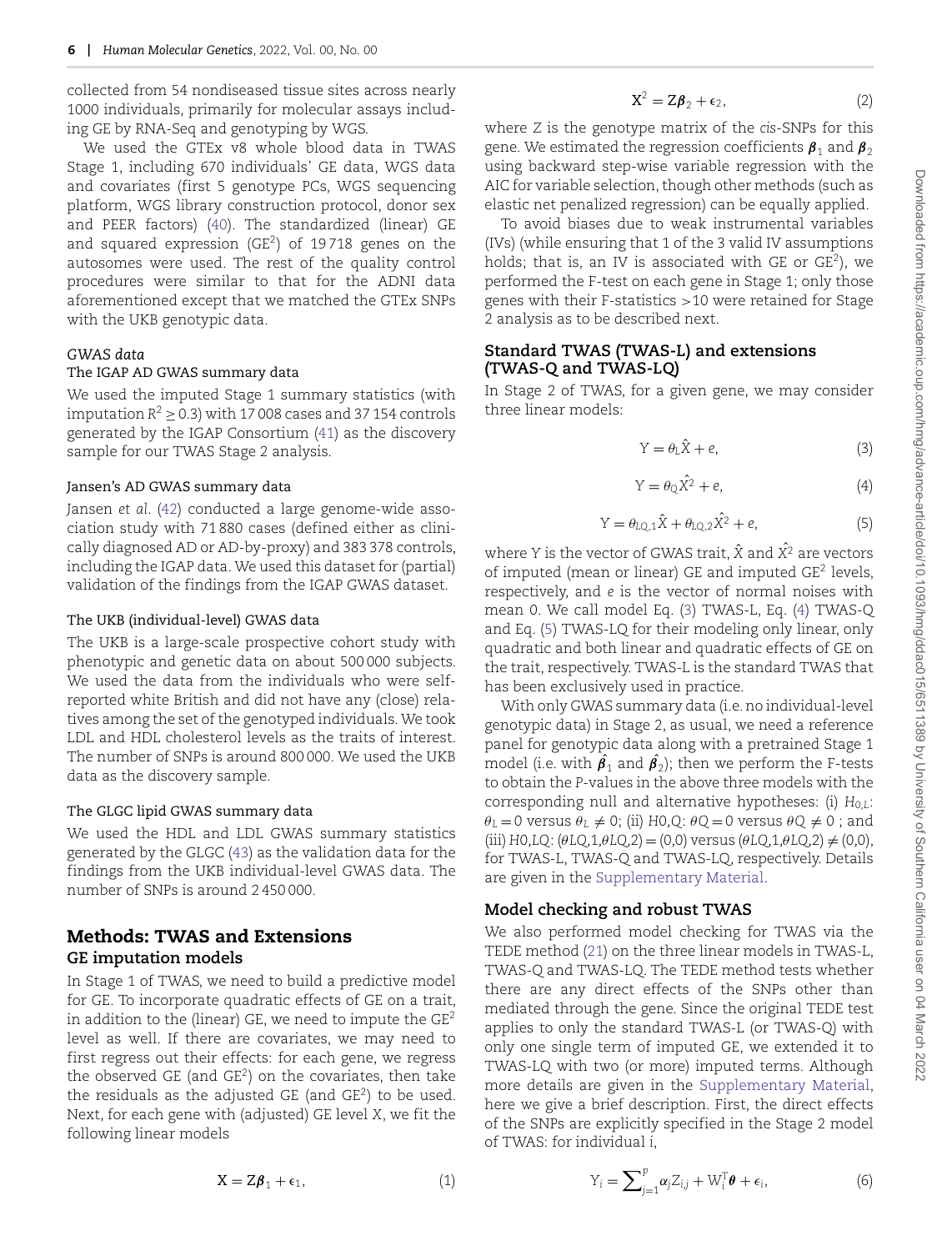where  $\alpha_i$  is the direct effect of the *j*th SNP,  $Z_{i,j}$  is the *j*th SNP for subject *i*, *Wi* is for one or more terms of imputed GE and  $\epsilon_i \sim N(0, \sigma_{\epsilon}^2)$  is the error term. To test for no direct effects, the TEDE method tests the null hypothesis *H*<sub>0</sub>:  $\alpha_1 = \alpha_2 = \ldots = \alpha_p = 0$  (with a score test).

Alternatively, to account for possible horizontal (and directional) pleiotropy of the SNPs while estimating the causal effect of a gene i.e. *θ*, similar to MR-Egger [\(44](#page-8-6)), we can treat and fit model Eq. ([6\)](#page-5-5) as a LME model:  $\alpha$  we assume that  $\alpha_j \sim \mathrm{N}(\mu, \sigma^2_{\alpha})$  *iid* are random effects,  $\theta$ are fixed effects and  $\epsilon_i \sim N(0, \sigma_{\epsilon}^2)$  *iid* are errors. Corresponding to Eqs. [\(3](#page-5-2)) to ([5\)](#page-5-4), the fixed effects *Wi* are  $(1, \hat{X}_i)^T$ ,  $(1, \hat{X}_i^2)^T$ ,  $(1, \hat{X}_i, \hat{X}_i^2)^T$ , respectively (with 1 for the intercept).We call these three corresponding LME models as TWAS-L-LME, TWAS-Q-LME and TWAS-LQ-LME. We can equivalently rewrite  $\alpha_j \sim N(0, \sigma_{\alpha}^2)$  *iid* by including  $\mu$ as a component of the fixed effects as follows:

$$
Y_i = \sum_{j=1}^p \alpha_j Z_{i,j} + \mu \sum_{j=1}^p Z_{i,j} + W_i^T \theta + \epsilon_i,
$$
 (7)

where  $\mu$  is the average pleiotropic effect. We fitted the mixed effects model Eq. [\(7](#page-6-3)) with R package *nlme* to individual-level GWAS data. A simplified version of each model, similar to TWAS-Egger ([45\)](#page-8-7), can be fitted with GWAS summary data, though we do not pursue it here.

A special case of each TWAS-L-LME, TWAS-Q-LME and TWAS-LQ-LME is to specify balanced pleiotropy with  $\mu$  = 0, as in MR-IVW (random-effects) ([46\)](#page-8-8) and RAPS [\(47](#page-8-9)); we call the corresponding models TWAS-L-LME0, TWAS-Q-LME0 and TWAS-LQ-LME0, respectively. Although such an LME0 model is more restrictive in not allowing directional pleiotropy, it may avoid the problem in LME (and MR-Egger) of the dependence on the orientations of the SNPs/IVs.

#### **Remarks**

It is noted that in the extended TWAS, or more generally in IV regression, to account for nonlinear effects of predictor or GE *X* on *Y*, in general one needs to impute the nonlinear effects explicitly: for the quadratic effect of *X*, we propose imputing or estimating  $E(X^2|Z)$ , which differs from *E(X*|*Z)*2. However, in Eq. [\(1](#page-5-0)), under the usual assumption of  $var(\epsilon_1) = \sigma_1^2$  being constant, we have

$$
E(X^{2}|Z) = [E(X|Z)]^{2} + \text{var}(X|Z) = [Z\beta_{1}]^{2} + \sigma_{1}^{2},
$$

by which the quadratic GE *X*<sup>2</sup> can be imputed on the basis of the imputed *X*,  $\hat{X} = E(\hat{X} | Z)$ , instead of imputing  $X^2$ directly in Eq. [\(2](#page-5-1)). In fact, by an argument of recursion, other higher moments of GE, such as the cubic GE, can be imputed as some higher order polynomials of  $\hat{X}$ . On the other hand, such an imputed quadratic (or other higher order) GE term is also a quadratic (or other higher order) function of genotypes *Z*, leading to its requirement of using individual-level GWAS data in Stage 2 of TWAS.

It turned out that this alternative implementation did not perform as well as using Eq. (2), perhaps due to

the former's dependence on the sufficient adequacy of imputing *X* in Eq. (1). Given often relatively small sample sizes of an eQTL dataset, it is perhaps better to empirically impute *X*<sup>2</sup> directly in Eq. (2), instead of completely depending on using  $\hat{X}$ in Eq. (1). Alternatively, it may be also due to the nonconstant variance  $var(\epsilon_1)$ , which can be caused by omitted SNP–SNP or SNP–environment interactions, leading to the presence of veQTL for model (2). Importantly, because it is more likely (and convenient) to have individual-level (and smaller) eQTL data but only (larger) GWAS summary data, we recommend the use of Eq. (2) in the previous implementation and will skip the discussion of the alternative implementation.

## <span id="page-6-4"></span>**Data availability**

<span id="page-6-3"></span>The ADNI data are available to the approved user at the ADNI site [\(http://adni.loni.usc](http://adni.loni.usc)[.edu\)](edu). The IGAP and Jansen's AD GWAS summary data can be downloaded at <https://www.><ebi.ac.uk/gwas/studies/GCST002245> and [https://ctg.cncr.nl/software/summary\\_](https://ctg.cncr.nl/software/summary)[statistics,](statistics) respectively. The GTEx data and UKB individual-level eQTL/G-WAS data are available at the dbGaP [\(https://www.](https://www.ncbi.nlm.nih.gov/gap/) [ncbi.nlm.nih.gov/gap/\)](https://www.ncbi.nlm.nih.gov/gap/) and UK Biobank [\(https:](https)[//www.](//www.ukbiobank.ac.uk/) [ukbiobank.ac.uk/\)](//www.ukbiobank.ac.uk/), respectively, to the approved user.

## <span id="page-6-5"></span>**Supplementary Material**

[Supplementary Material](https://academic.oup.com/hmg/article-lookup/doi/10.1093/hmg/ddac015#supplementary-data) is available at *HMG* online.

## <span id="page-6-7"></span><span id="page-6-6"></span>**Acknowledgement**

The authors thank a reviewer for constructive comments.

*Conflict of Interest statement*. None declared.

## **Funding**

This work was supported by the National Institutes of Health grants R01AG065636, RF1AG067924 and U01AG073079 and by the Minnesota Supercomputing Institute. The access to the GTEx and UKB data was approved through dbGaP Project #26511 and UKB Application #35107, respectively.

## **References**

- <span id="page-6-0"></span>[1.](#page-0-0) Nicolae, D.L., Gamazon, E., Zhang, W., Duan, S., Dolan, M.E. and Cox, N.J. (2010) Trait-associated SNPs are more likely to be eQTLs: annotation to enhance discovery from GWAS. *PLoS Genet.*, **6**, e1000888.
- 2. Nica, A.C., Montgomery, S.B., Dimas, A.S., Stranger, B.E., Beazley, C., Barroso, I. and Dermitzakis, E.T. (2010) Candidate causal regulatory effects by integration of expression QTLs with complex trait genetic associations. *PLoS Genet.*, **6**, e1000895.
- <span id="page-6-2"></span><span id="page-6-1"></span>[3.](#page-0-1) Emilsson, V., Thorleifsson, G., Zhang, B., Leonardson, A.S., Zink, F., Zhu, J., Carlson, S., Helgason, A., Walters, G.B., Gunnarsdottir, S. *et al.* (2008) Genetics of gene expression and its effect on disease. *Nature*, **452**, 423–428.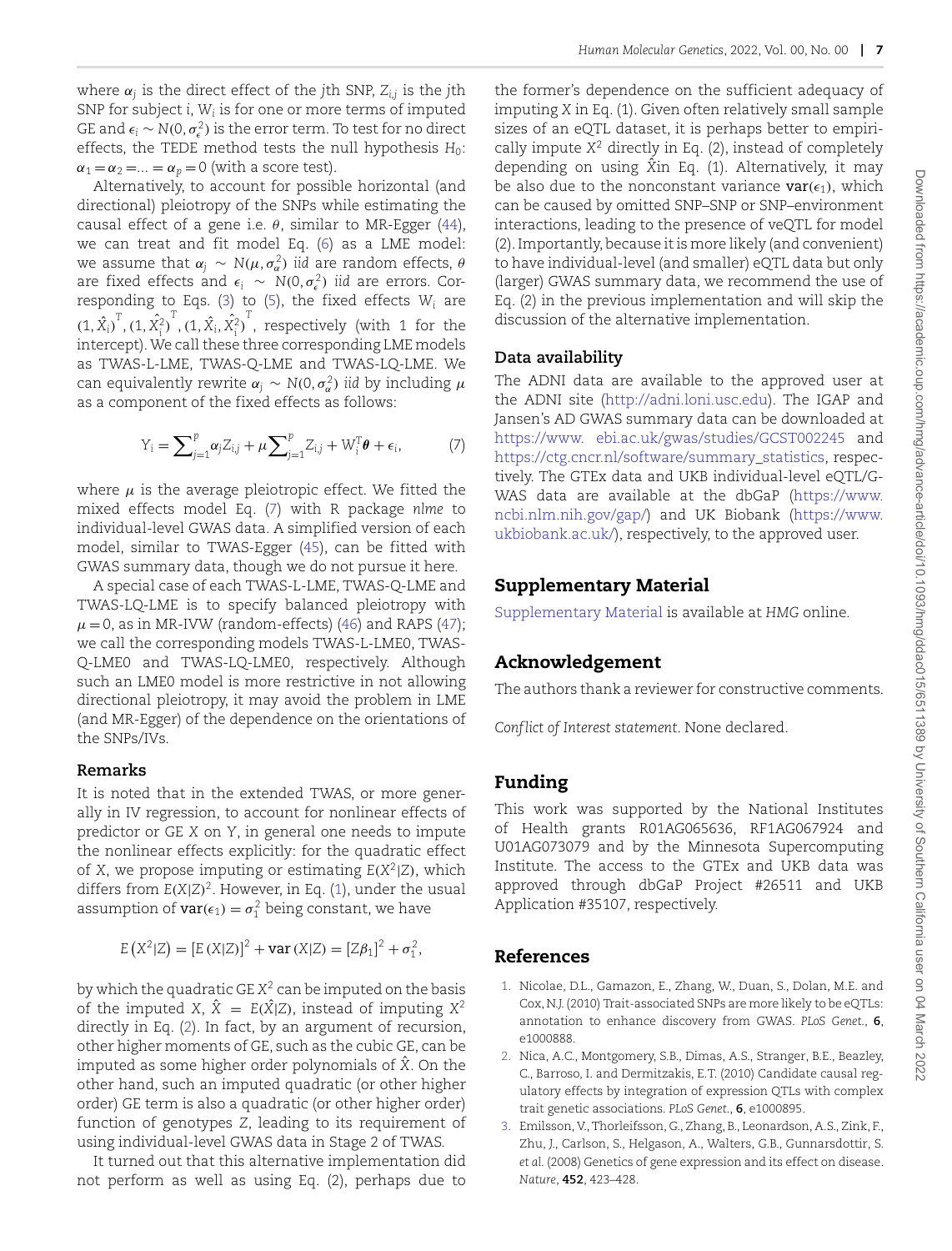- [4.](#page-0-2) Gusev, A., Ko, A., Shi, H., Bhatia, G., Chung, W., Penninx, B.W., Jansen, R., De Geus, E.J., Boomsma, D.I., Wright, F.A. *et al.* (2016) Integrative approaches for large-scale transcriptome-wide association studies. *Nat. Genet.*, **48**, 245–252.
- <span id="page-7-0"></span>[5.](#page-0-3) Gamazon, E.R., Wheeler, H.E., Shah, K.P., Mozaffari, S.V., Aquino-Michaels, K., Carroll, R.J., Eyler, A.E., Denny, J.C., Nicolae, D.L., Cox, N.J. *et al.* (2015) A gene based association method for mapping traits using reference transcriptome data. *Nat. Genet.*, **47**, 1091–1098.
- <span id="page-7-1"></span>[6.](#page-0-4) Gusev, A., Mancuso, N., Won, H., Kousi, M., Finucane, H.K., Reshef, Y., Song, L., Safi, A., McCarroll, S., Neale, B.M. *et al.* (2018) Transcriptome-wide association study of schizophrenia and chromatin activity yields mechanistic disease insights. *Nat. Genet.*, **50**, 538–548.
- 7. Mancuso, N., Shi, H., Goddard, P., Kichaev, G., Gusev, A. and Pasaniuc, B. (2017) Integrating gene expression with summary association statistics to identify genes associated with 30 complex traits. *Am. J. Hum. Genet.*, **100**, 473–487.
- <span id="page-7-2"></span>[8.](#page-0-5) Raj, T., Li, Y.I., Wong, G., Humphrey, J., Wang, M., Ramdhani, S., Wang, Y.-C., Ng, B., Gupta, I., Haroutunian, V. *et al.* (2018) Integrative transcriptome analyses of the aging brain implicate altered splicing in Alzheimer's disease susceptibility. *Nat. Genet.*, **50**, 1584–1592.
- <span id="page-7-3"></span>[9.](#page-0-6) Cao, Y., Wei, P., Bailey, M., Kauwe, J.S., Maxwell, T.J. and for the Alzheimer's Disease Neuroimaging Initiative (2014) A versatile omnibus test for detecting mean and variance heterogeneity. *Genet. Epidemiol.*, **38**, 51–59.
- 10. Sarkar, A.K., Tung, P.-Y., Blischak, J.D., Burnett, J.E., Li, Y.I., Stephens, M. and Gilad, Y. (2019) Discovery and characterization of variance QTLs in human induced pluripotent stem cells. *PLoS Genet.*, **15**, e1008045.
- <span id="page-7-4"></span>[11.](#page-0-7) Wiggins, G.A., Black, M.A., Dunbier, A., Merriman, T.R., Pearson, J.F. and Walker, L.C. (2021) Variable expression quantitative trait loci analysis of breast cancer risk variants. *Sci. Rep.*, **11**, 1–10.
- <span id="page-7-5"></span>[12.](#page-1-0) Steele, N.Z., Carr, J.S., Bonham, L.W., Geier, E.G., Damotte, V., Miller, Z.A., Desikan, R.S., Boehme, K.L., Mukherjee, S., Crane, P.K. *et al.* (2017) Fine-mapping of the human leukocyte antigen locus as a risk factor for Alzheimer disease: a case–control study. *PLoS Med.*, **14**, e1002272.
- 13. Rustenhoven, J., Smith, A.M., Smyth, L.C., Jansson, D., Scotter, E.L., Swanson, M.E., Aalderink, M., Coppieters, N., Narayan, P., Handley, R. *et al.* (2018) PU. 1 regulates Alzheimer's diseaseassociated genes in primary human microglia. *Mol. Neurodegener.*, **13**, 1–16.
- <span id="page-7-8"></span>[14.](#page-1-1) Kunkle, B.W., Grenier-Boley, B., Sims, R., Bis, J.C., Damotte, V., Naj, A.C., Boland, A., Vronskaya, M., Van Der Lee, S.J., Amlie-Wolf, A. *et al.* (2019) Genetic meta-analysis of diagnosed Alzheimer's disease identifies new risk loci and implicates A*β*, tau, immunity and lipid processing. *Nat. Genet.*, **51**, 414–430.
- <span id="page-7-7"></span>[15.](#page-1-2) Lambert, J.-C., Grenier-Boley, B., Chouraki, V., Heath, S., Zelenika, D., Fievet, N., Hannequin, D., Pasquier, F., Hanon, O., Brice, A. *et al.* (2010) Implication of the immune system in Alzheimer's disease: evidence from genome-wide pathway analysis. *J. Alzheimers Dis.*, **20**, 1107–1118.
- <span id="page-7-6"></span>[16.](#page-1-3) Mansouri, L., Klai, S., Gritli, N., Fekih-Mrissa, N., Messalmani, M., Bedoui, I., Derbali, H. and Mrissa, R. (2015) Association of HLA-DR/DQ polymorphism with Alzheimer's disease. *Am. J. Med. Sci.*, **349**, 334–337.
- <span id="page-7-10"></span><span id="page-7-9"></span>[17.](#page-1-4) Shintani, S., Ohyama, H., Zhang, X., McBride, J., Matsuo, K., Tsuji, T., Hu, M.G., Hu, G., Kohno, Y., Lerman, M. *et al.* (2000) p12DOC-1 is a novel cyclin-dependent kinase 2-associated protein. *Mol. Cell. Biol.*, **20**, 6300–6307.
- [18.](#page-1-5) Cheng, A., Xiong, W., Ferrell, Jr, J.E. and Solomon, M.J. (2005) Identification and comparative analysis of multiple mammalian speedy/Ringo proteins. *Cell Cycle*, **4**, 155–165.
- <span id="page-7-11"></span>[19.](#page-1-6) Li, K.K., Ng, I.O., Fan, S.T., Albrecht, J.H., Yamashita, K. and Poon, R.Y. (2002) Activation of cyclin-dependent kinases CDC2 and CDK2 in hepatocellular carcinoma. *Liver*, **22**, 259–268.
- <span id="page-7-12"></span>[20.](#page-1-7) Otto, T. and Sicinski, P. (2017) Cell cycle proteins as promising targets in cancer therapy. *Nat. Rev. Cancer*, **17**, 93–115.
- <span id="page-7-13"></span>[21.](#page-2-3) Deng, Y. and Pan, W. (2021) Model checking via testing for direct effects in Mendelian randomization and transcriptome-wide association studies. *PLoS Comput. Biol.*, **17**, e1009266.
- <span id="page-7-14"></span>[22.](#page-3-1) Nakamura, N., Hatano, E., Iguchi, K., Sato, M., Kawaguchi, H., Ohtsu, I., Sakurai, T., Aizawa, N., Iijima, H., Nishiguchi, S. *et al.* (2019) Elevated levels of circulating ITIH4 are associated with hepatocellular carcinoma with nonalcoholic fatty liver disease: from pig model to human study. *BMC Cancer*, **19**, 1–14.
- <span id="page-7-15"></span>[23.](#page-3-2) Boyle, E.A., Li, Y.I. and Pritchard, J.K. (2017) An expanded view of complex traits: from polygenic to omnigenic. *Cell*, **169**, 1177–1186.
- <span id="page-7-16"></span>[24.](#page-3-3) Wainberg, M., Sinnott-Armstrong, N., Mancuso, N., Barbeira, A.N., Knowles, D.A., Golan, D., Ermel, R., Ruusalepp, A., Quertermous, T., Hao, K. *et al.* (2019) Opportunities and challenges for transcriptome-wide association studies. *Nat. Genet.*, **51**, 592–599.
- <span id="page-7-17"></span>[25.](#page-3-4) Yao, D.W., O'Connor, L.J., Price, A.L. and Gusev, A. (2020) Quantifying genetic effects on disease mediated by assayed gene expression levels. *Nat. Genet.*, **52**, 626–633.
- <span id="page-7-18"></span>[26.](#page-3-5) Celaj, A., Gebbia, M., Musa, L., Cote, A.G., Snider, J., Wong, V., Ko, M., Fong, T., Bansal, P., Mellor, J.C. *et al.* (2020) Highly combinatorial genetic interaction analysis reveals a multi-drug transporter inf luence network. *Cell Syst.*, **10**, 25–38.e10.
- <span id="page-7-19"></span>[27.](#page-3-6) Campbell, R.F., McGrath, P.T. and Paaby, A.B. (2018) Analysis of epistasis in natural traits using model organisms. *Trends Genet.*, **34**, 883–898.
- <span id="page-7-20"></span>[28.](#page-3-7) Jiang, X., Holmes, C. and McVean, G. (2021) The impact of age on genetic risk for common diseases. *PLoS Genet.*, **17**, e1009723.
- <span id="page-7-21"></span>[29.](#page-4-0) Xiang, Q., Andersen, S.L., Perls, T.T. and Sebastiani, P. (2020) Studying the interplay between apolipoprotein E and education on cognitive decline in centenarians using Bayesian beta regression. *Front. Genet.*, **11**, 1673.
- <span id="page-7-22"></span>[30.](#page-4-1) Grinberg, N.F. and Wallace, C. (2021) Multi-tissue transcriptomewide association studies. *Genet. Epidemiol.*, **45**, 324–337.
- <span id="page-7-23"></span>[31.](#page-4-2) Okoro, P.C., Schubert, R., Guo, X., Johnson, W.C., Rotter, J.I., Hoeschele, I., Liu, Y., Im, H.K., Luke, A., Dugas, L.R. *et al.* (2021) Transcriptome prediction performance across machine learning models and diverse ancestries. *Hum. Genet. Genom. Adv.*, **2**, 100019.
- <span id="page-7-24"></span>[32.](#page-4-3) Reich, D.E. and Goldstein, D.B. (2001) Detecting association in a case-control study while correcting for population stratification. *Genet. Epidemiol.*, **20**, 4–16.
- <span id="page-7-25"></span>[33.](#page-4-4) Devlin, B. and Roeder, K. (1999) Genomic control for association studies. *Biometrics*, **55**, 997–1004.
- <span id="page-7-26"></span>[34.](#page-4-5) Hu, X., Zhao, J., Lin, Z., Wang, Y., Peng, H., Zhao, H., Wan, X. and Yang, C. (2021) MR-APSS: a unified approach to Mendelian randomization accounting for pleiotropy and sample structure using genome-wide summary statistics. *bioRxiv*. doi: [https://doi.](https://doi.org/10.1101/2021.03.11.434915) [org/10.1101/2021.03.11.434915](https://doi.org/10.1101/2021.03.11.434915)
- <span id="page-7-27"></span>[35.](#page-4-6) Sulc, J., Sjaarda, J. and Kutalik, Z. (2021) Polynomial Mendelian randomization reveals widespread non-linear causal effects in the UK biobank. *bioRxiv*. doi: [https://doi.](https://doi.org/10.1101/2021.12.08.471751) [org/10.1101/2021.12.08.471751](https://doi.org/10.1101/2021.12.08.471751)
- <span id="page-7-28"></span>[36.](#page-4-7) Zhang, J., Xie, S., Gonzales, S., Liu, J. and Wang, X. (2020) A fast and powerful eQTL weighted method to detect genes associated